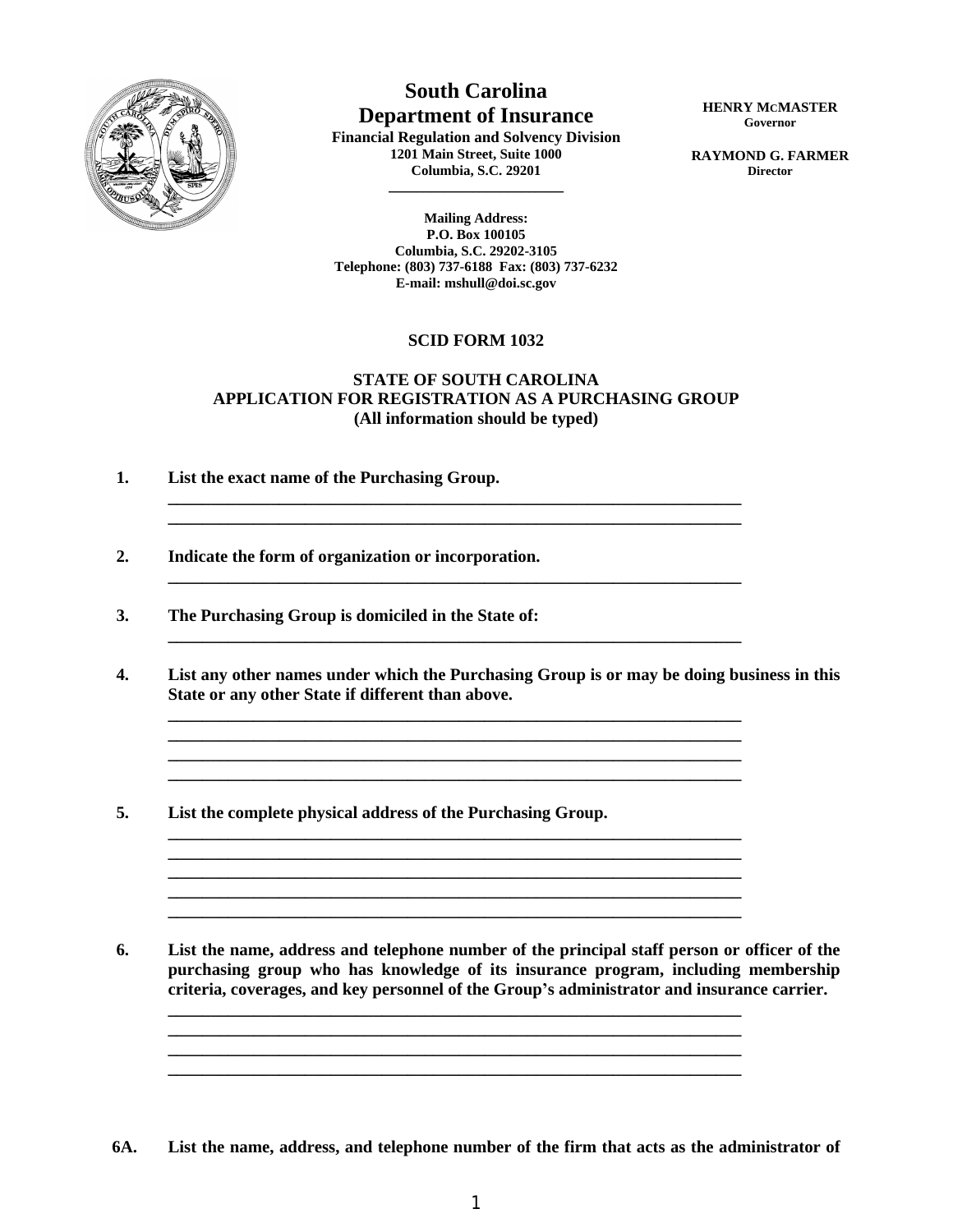**the Purchasing Group and the name of the principal account executive responsible for the Group's insurance program. (If none, answer none. If an agency is listed here, the agency must be licensed with this Department.)**

**6B. List the name and Social Security Number of the principal agent or broker responsible for the sale or purchase of the Group's liability insurance. (An agent listed here must be licensed by this Department with the insurer(s) or risk retention group(s) listed in Item 12 below. If an eligible surplus lines insurer is listed in Item 12, the broker listed here must be licensed by this Department.)**

**\_\_\_\_\_\_\_\_\_\_\_\_\_\_\_\_\_\_\_\_\_\_\_\_\_\_\_\_\_\_\_\_\_\_\_\_\_\_\_\_\_\_\_\_\_\_\_\_\_\_\_\_\_\_\_\_\_\_\_\_\_\_\_\_\_\_\_ \_\_\_\_\_\_\_\_\_\_\_\_\_\_\_\_\_\_\_\_\_\_\_\_\_\_\_\_\_\_\_\_\_\_\_\_\_\_\_\_\_\_\_\_\_\_\_\_\_\_\_\_\_\_\_\_\_\_\_\_\_\_\_\_\_\_\_ \_\_\_\_\_\_\_\_\_\_\_\_\_\_\_\_\_\_\_\_\_\_\_\_\_\_\_\_\_\_\_\_\_\_\_\_\_\_\_\_\_\_\_\_\_\_\_\_\_\_\_\_\_\_\_\_\_\_\_\_\_\_\_\_\_\_\_ \_\_\_\_\_\_\_\_\_\_\_\_\_\_\_\_\_\_\_\_\_\_\_\_\_\_\_\_\_\_\_\_\_\_\_\_\_\_\_\_\_\_\_\_\_\_\_\_\_\_\_\_\_\_\_\_\_\_\_\_\_\_\_\_\_\_\_**

**\_\_\_\_\_\_\_\_\_\_\_\_\_\_\_\_\_\_\_\_\_\_\_\_\_\_\_\_\_\_\_\_\_\_\_\_\_\_\_\_\_\_\_\_\_\_\_\_\_\_\_\_\_\_\_\_\_\_\_\_\_\_\_\_\_\_\_**

**\_\_\_\_\_\_\_\_\_\_\_\_\_\_\_\_\_\_\_\_\_\_\_\_\_\_\_\_\_\_\_\_\_\_\_\_\_\_\_\_\_\_\_\_\_\_\_\_\_\_\_\_\_\_\_\_\_\_\_\_\_\_\_\_\_\_\_**

- **7. Attach a list of the names, addresses, and occupations of the principal officers and directors of the Purchasing Group.**
- **8. The Purchasing Group is composed of members whose business or activities are similar or related with respect to the liability to which members are exposed by virtue of any related, similar, or common business, trade, product, services, premises or operations. Give a general description of business or activities engaged in by purchasing group members:**

**\_\_\_\_\_\_\_\_\_\_\_\_\_\_\_\_\_\_\_\_\_\_\_\_\_\_\_\_\_\_\_\_\_\_\_\_\_\_\_\_\_\_\_\_\_\_\_\_\_\_\_\_\_\_\_\_\_\_\_\_\_\_\_\_\_\_\_ \_\_\_\_\_\_\_\_\_\_\_\_\_\_\_\_\_\_\_\_\_\_\_\_\_\_\_\_\_\_\_\_\_\_\_\_\_\_\_\_\_\_\_\_\_\_\_\_\_\_\_\_\_\_\_\_\_\_\_\_\_\_\_\_\_\_\_ \_\_\_\_\_\_\_\_\_\_\_\_\_\_\_\_\_\_\_\_\_\_\_\_\_\_\_\_\_\_\_\_\_\_\_\_\_\_\_\_\_\_\_\_\_\_\_\_\_\_\_\_\_\_\_\_\_\_\_\_\_\_\_\_\_\_\_**

 **9. The Purchasing Group has as one of its purposes the purchase of liability insurance on a purchasing group basis.**

**10. The Purchasing Group purchases such liability insurance only for its members and only to cover their similar or related liability exposure, as described in item (8) above.**

**11. The Purchasing Group intends to purchase the following lines and classifications of liability insurance:**

**\_\_\_\_\_\_\_\_\_\_\_\_\_\_\_\_\_\_\_\_\_\_\_\_\_\_\_\_\_\_\_\_\_\_\_\_\_\_\_\_\_\_\_\_\_\_\_\_\_\_\_\_\_\_\_\_\_\_\_\_\_\_\_\_\_\_\_ \_\_\_\_\_\_\_\_\_\_\_\_\_\_\_\_\_\_\_\_\_\_\_\_\_\_\_\_\_\_\_\_\_\_\_\_\_\_\_\_\_\_\_\_\_\_\_\_\_\_\_\_\_\_\_\_\_\_\_\_\_\_\_\_\_\_\_**

**12. The Purchasing Group intends to purchase the liability insurance described in item (11) above from the following insurance company, risk retention group or eligible surplus lines insurer which is authorized to conduct business in this State. Give full name of company, state of domicile and FEIN:**